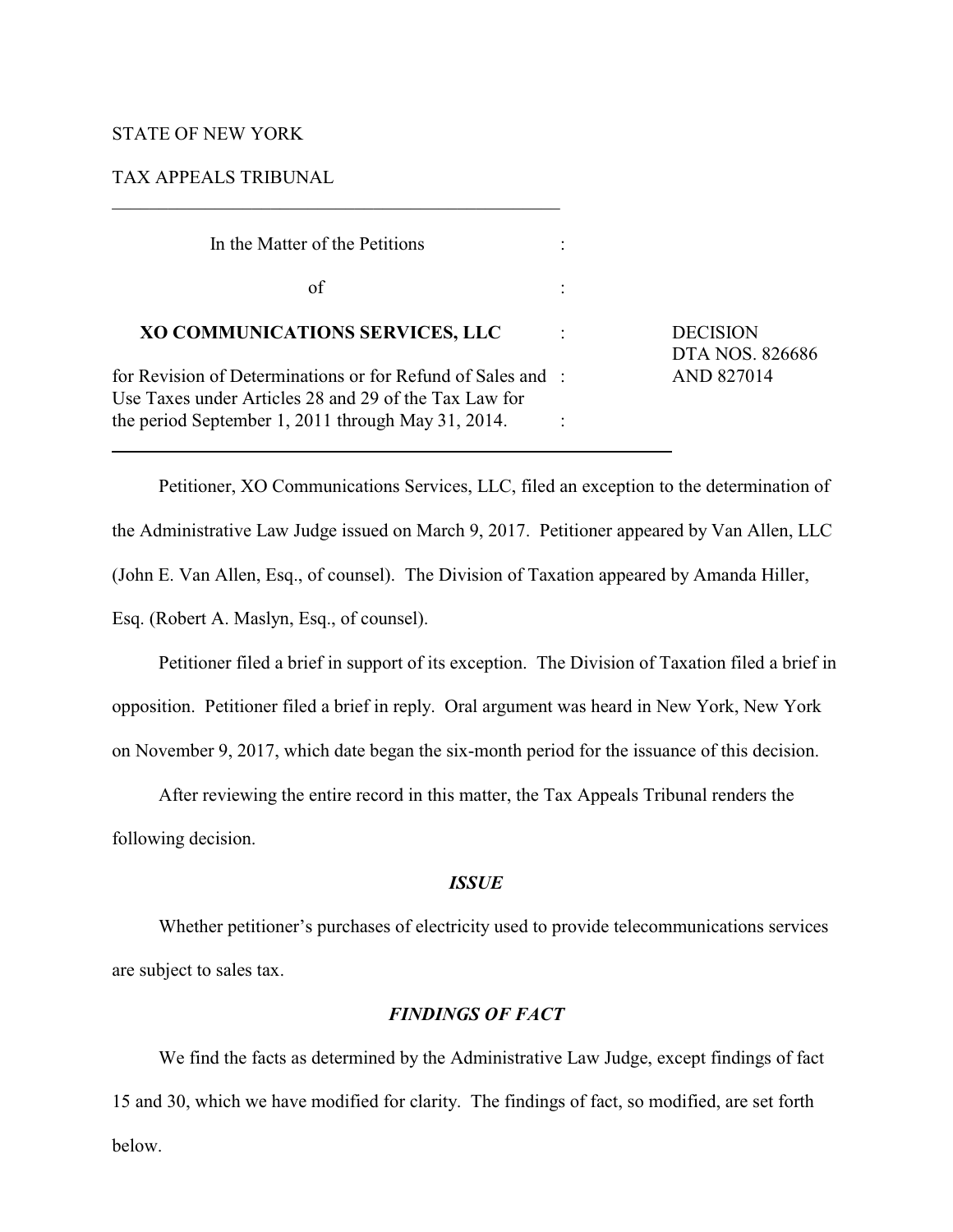1. Petitioner, XO Communications Services, LLC, is a national provider of telecommunication services. $<sup>1</sup>$ </sup>

2. Petitioner provides telecommunications services to small, medium and large businesses, as well as wholesalers and governmental entities such as public schools.

3. Petitioner provides intrastate, interstate, and international telecommunication services. Petitioner used geocoding and service categories to determine and track the various categories of telecommunication services provided.

4. Petitioner filed two separate claims for refund of the sales tax it paid on its purchases of electricity. The first claim, assigned claim number 2013-11-0387 and dated November 11, 2013, requested a refund in the amount of \$15,023.75, and pertained to petitioner's purchases of electricity at its premises located at 32 Sixth Avenue, New York, New York, for the period May 21, 2012 through July 5, 2013. The second claim, assigned claim number 2014-08-0255 and dated August 7, 2014, requested a refund in the amount of \$1,108,350.21, and pertained to petitioner's purchases of electricity at its premises located at 111 Eighth Avenue, 60 Hudson Street, and 75 Broad Street, New York, New York, for the period September 1, 2011 through May 31, 2014.

5. By letter dated January 6, 2014, the Division of Taxation (Division) denied the refund sought on claim number 2013-11-0387. By letter dated September 3, 2014, the Division denied the refund sought on claim number 2014-08-0255. The basis for the Division's denials was that

-2-

<sup>&</sup>lt;sup>1</sup> Petitioner was formed as a result of the following transactions: on July 29, 1998, Nextlink New York, LLC merged and changed its name to Nextlink New York, Inc.; on September 27, 2000, Nextlink New York, Inc., changed its name to XO New York, Inc.; on January 14, 2005, XO New York, Inc., merged into XO Communications Services, Inc.; and on August 30, 2011, XO Communications Services, Inc., converted and changed its name to XO Communications Services, LLC. XO Communications, LLC is the sole member of XO Communications Services, LLC.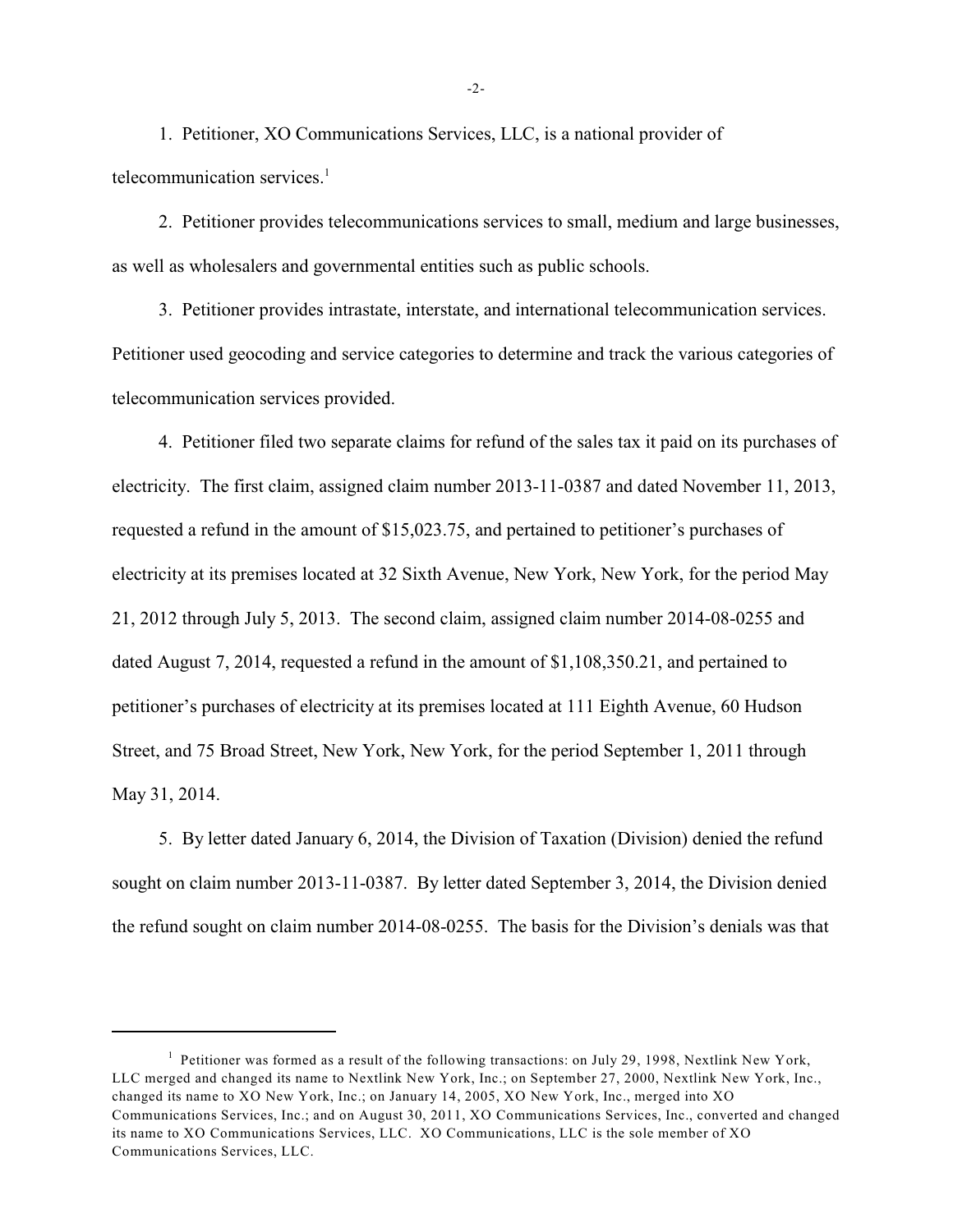the electricity purchased was used by petitioner to provide telecommunication services, was not purchased for resale and was not resold as such.

6. Petitioner used the eighth floor of the building located at 32 Sixth Avenue, also known as 32 Avenue of Americas, to house a "Central Office." That Central Office is the subject of DTA number 826686. Petitioner used the fifth and twelfth floors of the building located at 111 Eighth Avenue, the ninth and thirteenth floors of the building located at 60 Hudson Street, and the seventh floor of the building located at 75 Broad Street to house "Central Offices." Those Central Offices are the subject of DTA number 827014.

7. Petitioner's Central Offices house equipment used to provide interstate and intrastate telecommunication services, including voice services, internet services, optical services and private data networks. Specifically, petitioner's Central Offices contain voice switches that provide basic voice services, routers for voice and internet services, and long haul optical transport equipment to provide connectivity over a fiber optic network.

8. The Central Office equipment is used to deliver services to the demarcation point. At the demarcation point, the service transfers to customer premise equipment (CPE). A common example of CPE is a router that can be purchased at a retail store.

9. At the demarcation point, the electrical voltage flowing through the line can be measured. However, petitioner does not measure the voltage and current received at the customer location. Petitioner does not have a measurement of how much electricity each customer used for each of the communication services.

10. Petitioner also provides colocation services, whereby petitioner's customers install their own equipment in petitioner's facility. Under such arrangements, petitioner provides the physical environment for the colocation customer's equipment, including cooling and power to maintain the equipment. Colocation services do not traverse over petitioner's network.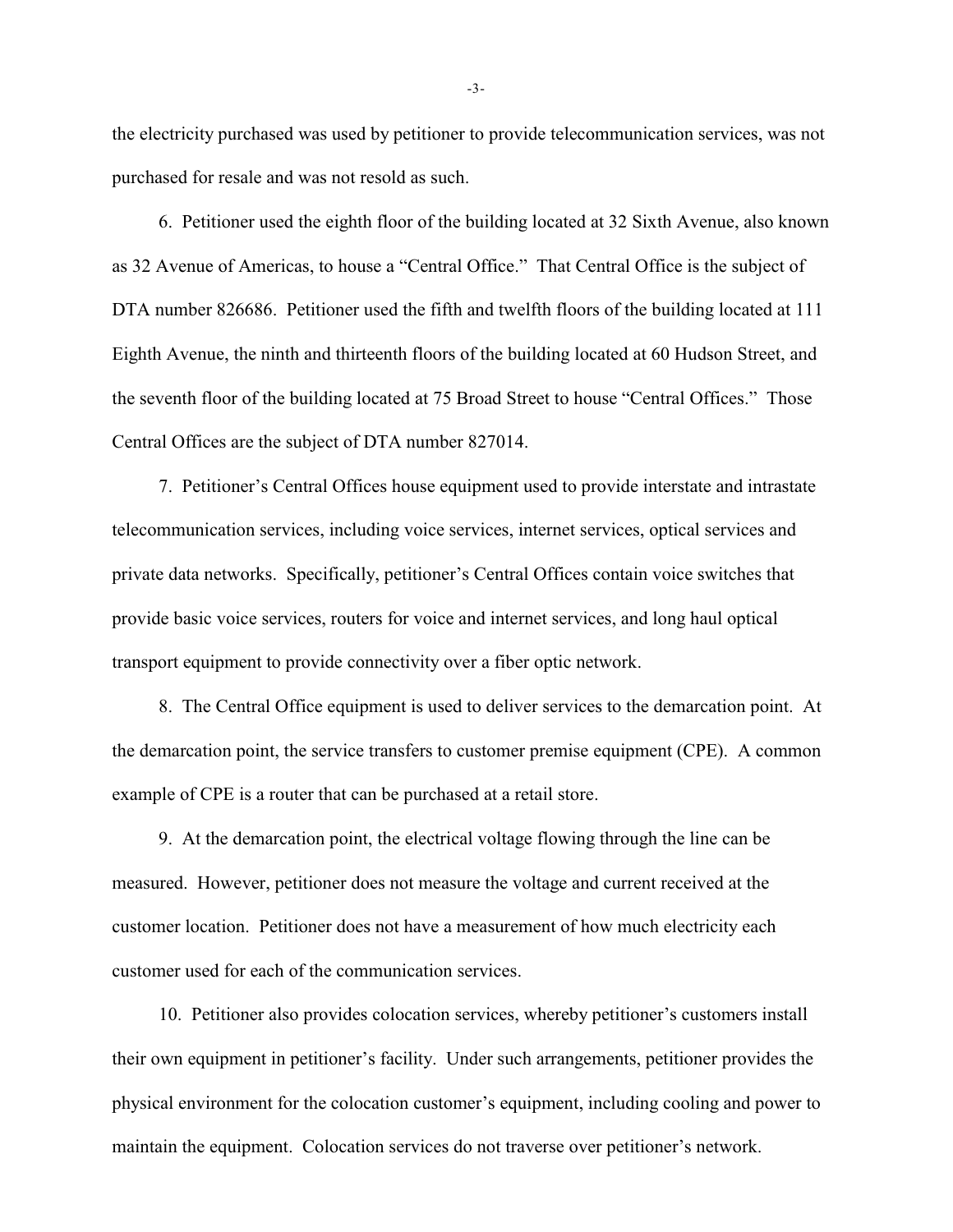11. The electricity purchased by petitioner originates from power companies as alternating current (AC).

12. The electricity then travels to meters located at petitioner's Central Offices that measure the total consumption of electricity. The electricity purchased in the form of AC was used in petitioner's Central Offices for purposes such as powering office systems and support systems, including providing cooling for equipment, powering the lights, computers, coffee makers and other office equipment.

13. Electricity flows from the meter to an automatic transfer switch, which senses electricity flowing through it. If there is an interruption in the flow of electricity, the automatic transfer switch switches to a backup generator to provide electricity. Because there is a time lag from the interruption until the generators can produce adequate power, battery strings are used to provide immediate, interim electricity.

14. From the automatic transfer switch, electricity flows to the DC Power Plants, which convert AC to direct current (DC). As is the industry standard, petitioner's Central Office network electronics equipment operates off DC, and electricity from the DC Power Plants flows to Central Office network electronics equipment and battery strings so that they remain charged.

15. Administrative and colocation facilities located within the Central Offices operate off AC; therefore, electricity from the DC Power Plants does not flow to them, except when power from the DC Power Plants stored in the battery strings is used for interim power to petitioner's network equipment.

16. The DC Power Plants are metered so that petitioner can determine how much electricity flows through them. Petitioner reads the meter readings on a monthly basis. Those readings indicate that there is little variance in the amount of electricity flowing through the DC Power Plants from month to month.

-4-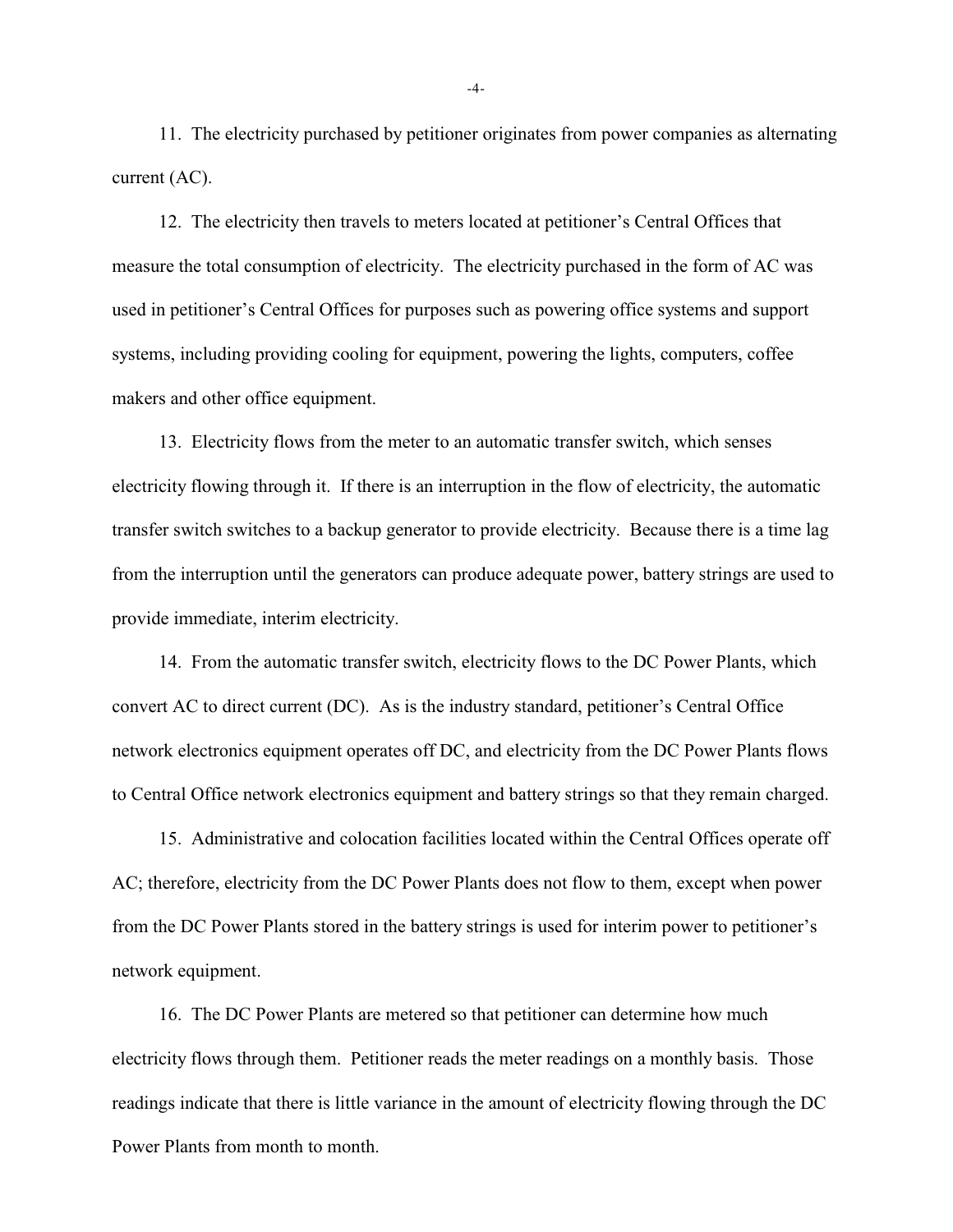17. During the hearing, petitioner stipulated to a reduction of the amount of refund claimed based on a calculation of the percentage of electricity passing through its DC Power Plants. Petitioner calculated the percentage of electricity passing through the DC Power Plants based on the amount of electricity entering each facility and the amount of electricity flowing through each DC Power Plant. The electricity passing through the DC Power Plants was used to power petitioner's network electronics that transmit telecommunication signals and keep the battery strings charged for backup power.

18. For the period at issue, petitioner calculated the percentage of electricity measured at the DC Power Plants in the Central Offices compared to the total amount of electricity purchased at the Central Offices as follows:

| Site Location                                          | DC Power Plants' Load Share of<br><b>Total Electricity</b> |
|--------------------------------------------------------|------------------------------------------------------------|
| 32 Sixth Avenue, New York, NY                          | 18.00%                                                     |
| 111 Eighth Avenue, 5 <sup>th</sup> Floor, New York, NY | 37.60%                                                     |
| 111 Eighth Avenue, 12th Floor, New York, NY            | 21.30%                                                     |
| 60 Hudson Street, New York, NY                         | 36.10%                                                     |
| 75 Broad Street, New York, NY                          | 22.80%                                                     |

During the hearing, petitioner stipulated to reduce the refund amount claimed to \$303,667.09 based on the percentage of the electricity metered at the DC Power Plants.<sup>2</sup>

19. The automatic transfer switches, generators, and battery strings are used in the event of power failure because the network equipment instantaneously stops operating and telecommunication services are immediately interrupted if the flow of electricity is disturbed.

<sup>&</sup>lt;sup>2</sup> Petitioner further reduced the refund claim in its post-hearing brief to \$143,664.90 based on other factors discussed below.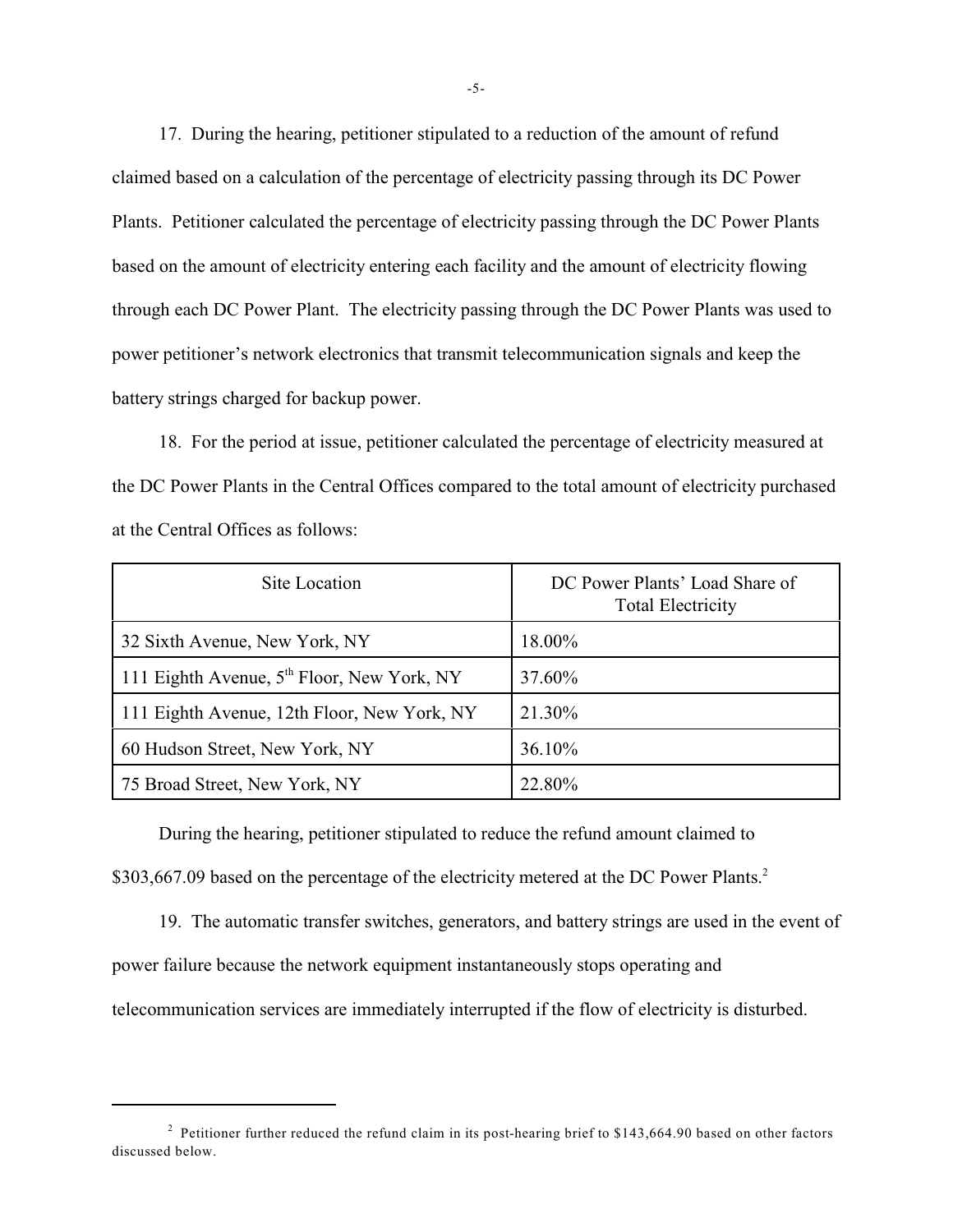20. In order to deliver end-to-end, or origination-to-destination, telecommunication services, petitioner's telecommunication network interacts with the network of other carriers. For example, a customer of petitioner located in New York City may place a call to Albany. If petitioner's local network in New York City does not extend to Albany, petitioner will lease the use of another carrier's network that services Albany, an incumbent local exchange carrier (ILEC). Likewise, petitioner also leases the use of its network to other carriers.

21. Throughout the entire path of the transmitted signal, including petitioner's network and the networks of other carriers, electricity is applied to keep the signal transmitting and receiving. The signal will be lost if the flow of electricity is interrupted anywhere along the endto-end signal path.

22. Central Offices, whether owned by petitioner or leased facilities, need to connect with end-user CPE. The portion of the network that makes the connection from the Central Office to the CPE is known as the "Last Mile." In New York City, two-thirds of the Last Mile solutions are ethernet over copper and one-third of petitioner's Last Mile solutions are fiber to building. Both of these solutions provide a two-way transmission path that allows (i) the transmission of the telecommunication signal and (ii) the reception of the telecommunication signal.

23. For ethernet over copper, copper is the physical layer, or actual medium, that the signal runs through, referred to as "layer one." Ethernet is a signaling protocol that runs over layer one. Such signaling protocols are referred to as "layer two."

24. Ethernet over copper solutions use digital signal processors to turn audio streams into a coded series of ones and zeros. The coded stream of ones and zeroes is represented by different voltage levels of electricity running through the copper line (i.e., ones measure a certain voltage level and zeros measure a different level). Electricity continues to run back and forth through the

-6-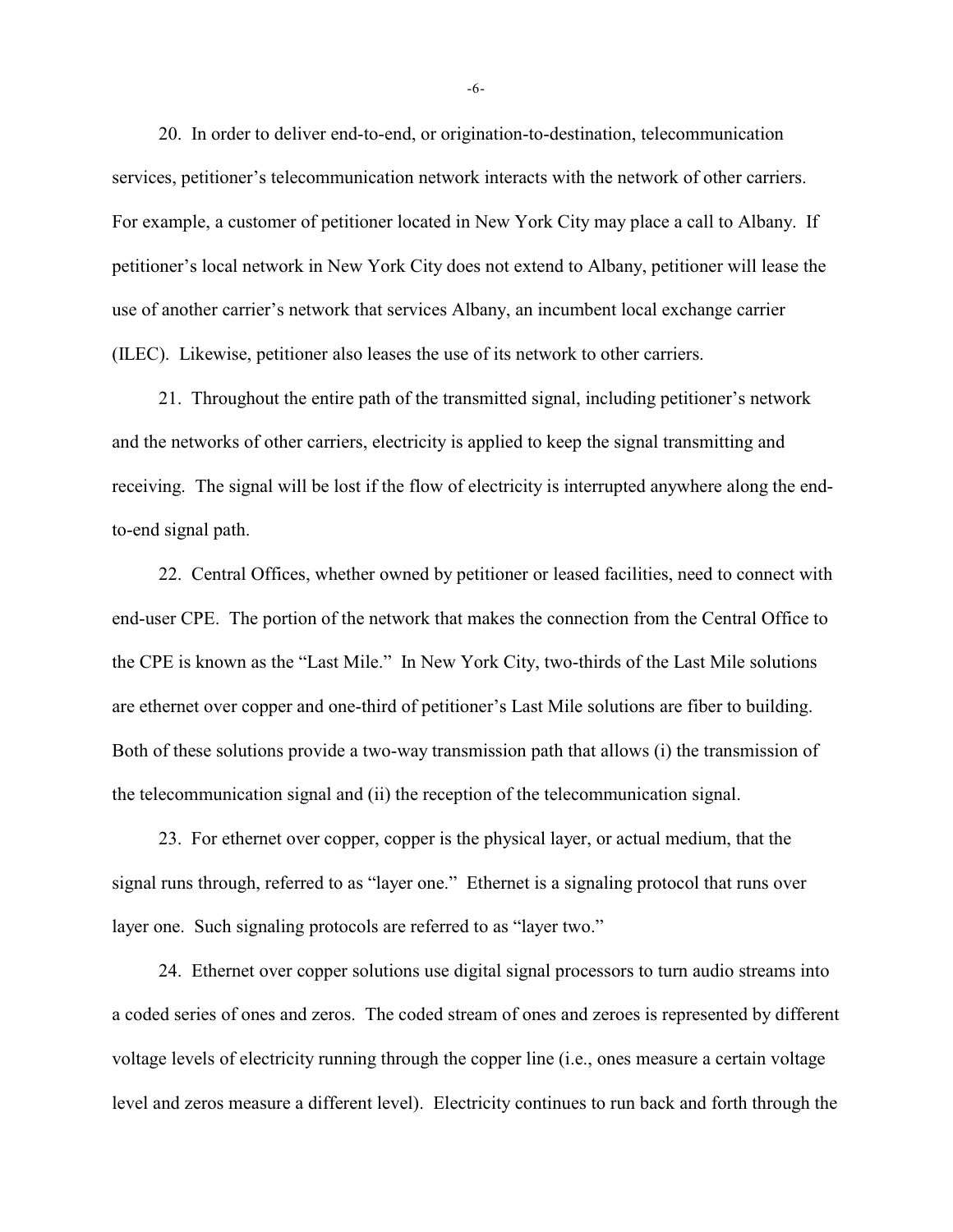line, even when there is no one talking into the telephone or there is no message being transported.

25. The electricity is an embedded part of the signal that acts as a two-way conveyor belt. The electricity, or conveyor belt, carries the customer's information on top of it, both to and from the customer's CPE. The Central Offices act as hubs where multiple conveyor belts come together.

26. For fiber to building, information from petitioner's network to the customer's equipment (i.e., a telephone or computer), is decoded by equipment such as an "Ethernet NID" (a device that terminates the optical signal from the XO network, and decodes the information riding over that signal and presents it to the customer). Electricity powers lasers within the equipment, and the lasers generate light pulses of varying intensity and frequency. Specifically, the light pulses consist of photons, or photonic energy. A metro optical receiver node receives optical light from another metro optical receiver node and converts the laser light to electrical pulses of ones and zeros, and also sends out a certain frequency to the customer location.

27. For both ethernet over copper and fiber to building, if there is an electricity failure, the transmission path is lost for the section where the power is lost.

28. When electricity flows uninterrupted through the network, customers hear a dial tone when they pick up the telephone because the electricity is constantly and consistently powering the equipment providing the dial tone. However, petitioner does not provide power for all of a customer's telecommunications. A customer uses his own electricity, purchased separately from a utility, to send the signal to petitioner for a telephone call or internet search that the customer is sending out. Petitioner provides power for the communications *to* the customer, or at some point assists with the rest of the customer's communications once the customer powers to petitioner.

-7-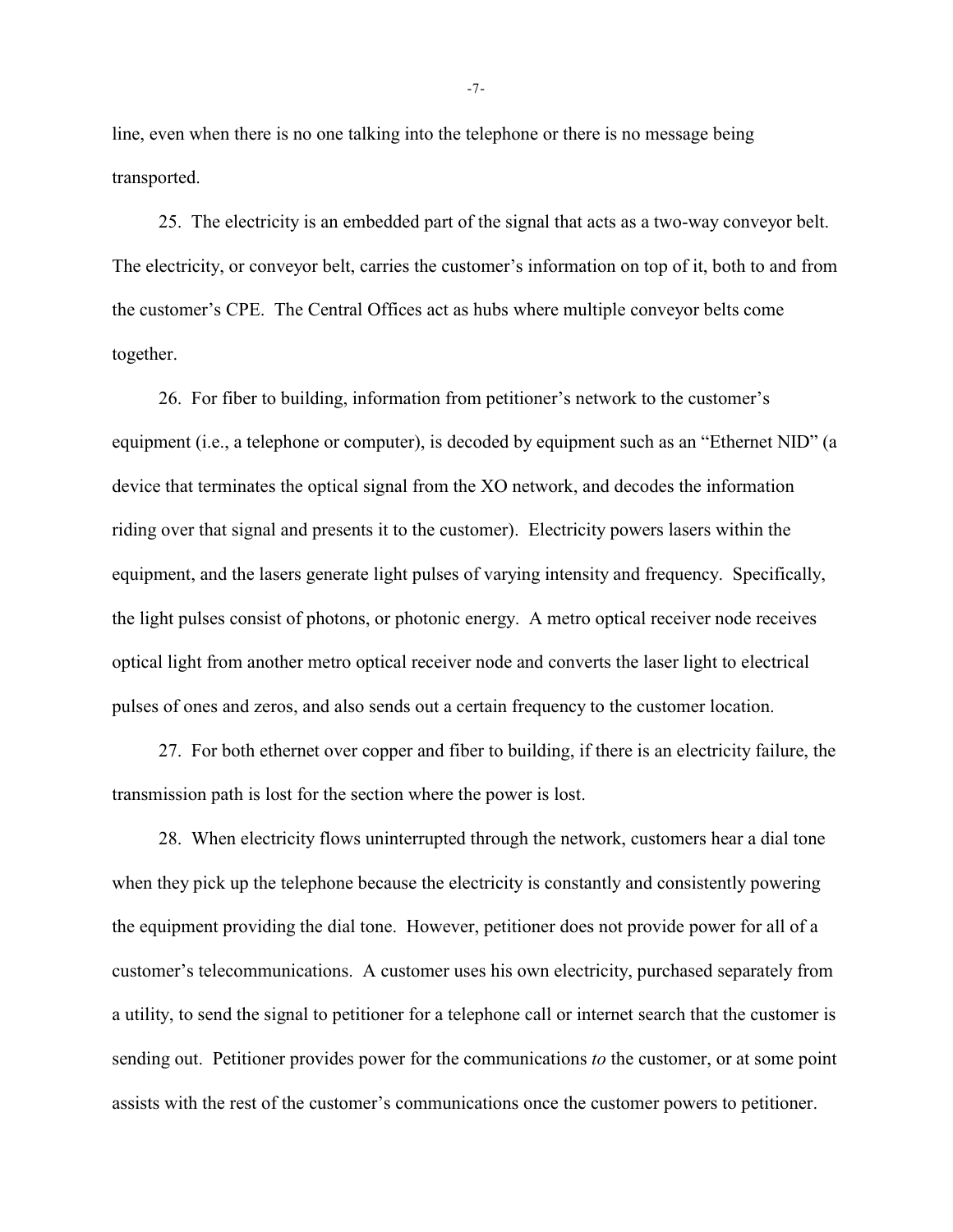29. At the customer end of the network, the electricity is in the form of DC. The DC powered equipment in petitioner's network sends a signal to the customers' locations and the DC is associated with a certain constant level of voltage and current. Petitioner's customers cannot use the DC power for anything else; it can only be used for receiving or transmitting the telecommunication signal.

30. A portion of electricity is lost during transmission over the network. Depending on a variety of factors, the amount lost could be more than 50%.

31. Petitioner does not have a measurement of how much electricity each customer uses for each of the communications.

32. Petitioner sells, and its customers purchase, telecommunication services from petitioner. Petitioner does not advertise anything other than telecommuncations.

33. Petitioner's customers are billed, and pay, for telecommunications. There is no separate charge on the customers' bills for electricity. There is no delineation on the bill for electricity. On cross-examination, petitioner's witness admitted that customers are not paying for electricity.

34. Petitioner did not provide resale certificates to its vendors for the purchase of electricity. Petitioner provided no evidence that it received resale certificates from any of its customers.

35. On petitioner's tax returns, petitioner reported its electricity purchases as a business expense and deducted the expense. Petitioner did not include its electricity purchases as inventory.

36. At the hearing, petitioner provided copies of invoices for its purchases of electricity at the Central Offices. Invoices for the Central Office at 75 Broad Street list a landlord fee and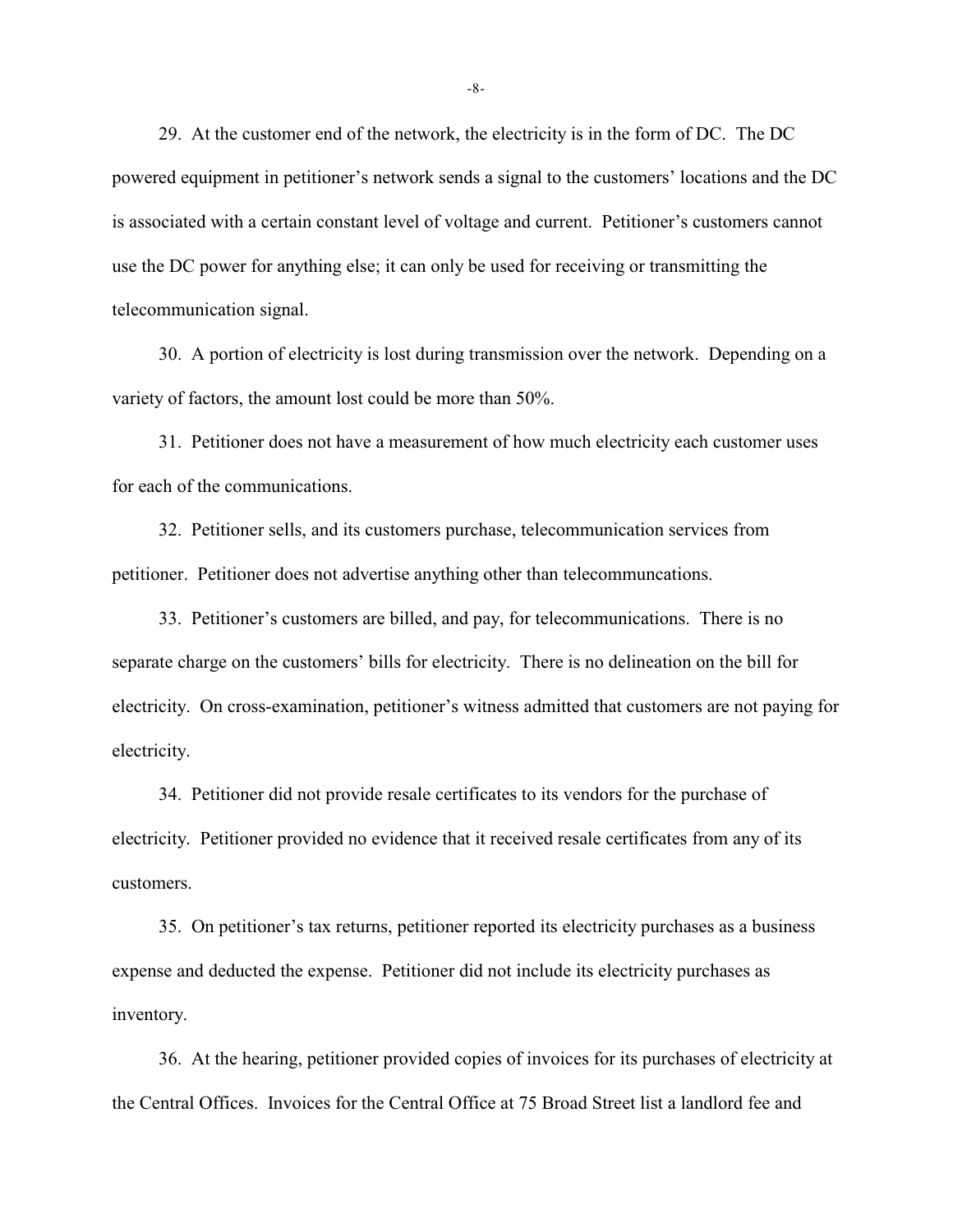charge sales tax on that fee. Petitioner has included the tax on the landlord fee in its computation of the refund sought.

37. During the hearing, petitioner submitted a one-page chart that listed sales revenue percentages broken down by category as follows: 16.6% for interstate and international telecommunication services; 27.5% for internet services; 22.6% for intrastate telecommunication services; 17% for "reseller revenue;" and 16.3% for "colocation and other services." Petitioner provided no back-up documentation to support the claimed percentages for sales revenue categories.<sup>3</sup>

### *THE DETERMINATION OF THE ADMINISTRATIVE LAW JUDGE*

The Administrative Law Judge began her determination in this matter by referencing the section of the Tax Law that imposes tax on sales of electricity, among other things, other than sales for resale. She noted that statutes and regulations authorizing exemptions from taxation are strictly and narrowly construed. According to the Administrative Law Judge, all sales described under Tax Law § 1105 (b) are subject to sales tax unless a taxpayer clearly establishes the contrary by proving its entitlement to the exemption sought.

Next, the Administrative Law Judge cited to the Division's regulation regarding the imposition of sales tax on the purchase of electricity and certain other utilities. The regulation provides that all sales of electricity, except sales for resale or otherwise exempt sales under Tax Law  $\S 1115$ , are subject to sales tax and that any purchaser for resale must present a resale certificate to the supplier. Furthermore, according to the Administrative Law Judge, the regulation provides that a utility that is not resold is subject to tax as a purchase at retail.

-9-

 $3$  Petitioner attached to its brief below an Appendix A, which was not submitted into the hearing record. Appendix A appears to be based on the information contained in Exhibit 4 of the hearing record and contains calculations based on the percentages indicated in Exhibit 4 and petitioner's arguments based thereon. As such, we agree with the Administrative Law Judge and deem Appendix A to set forth legal argument and not consist of new additional evidence.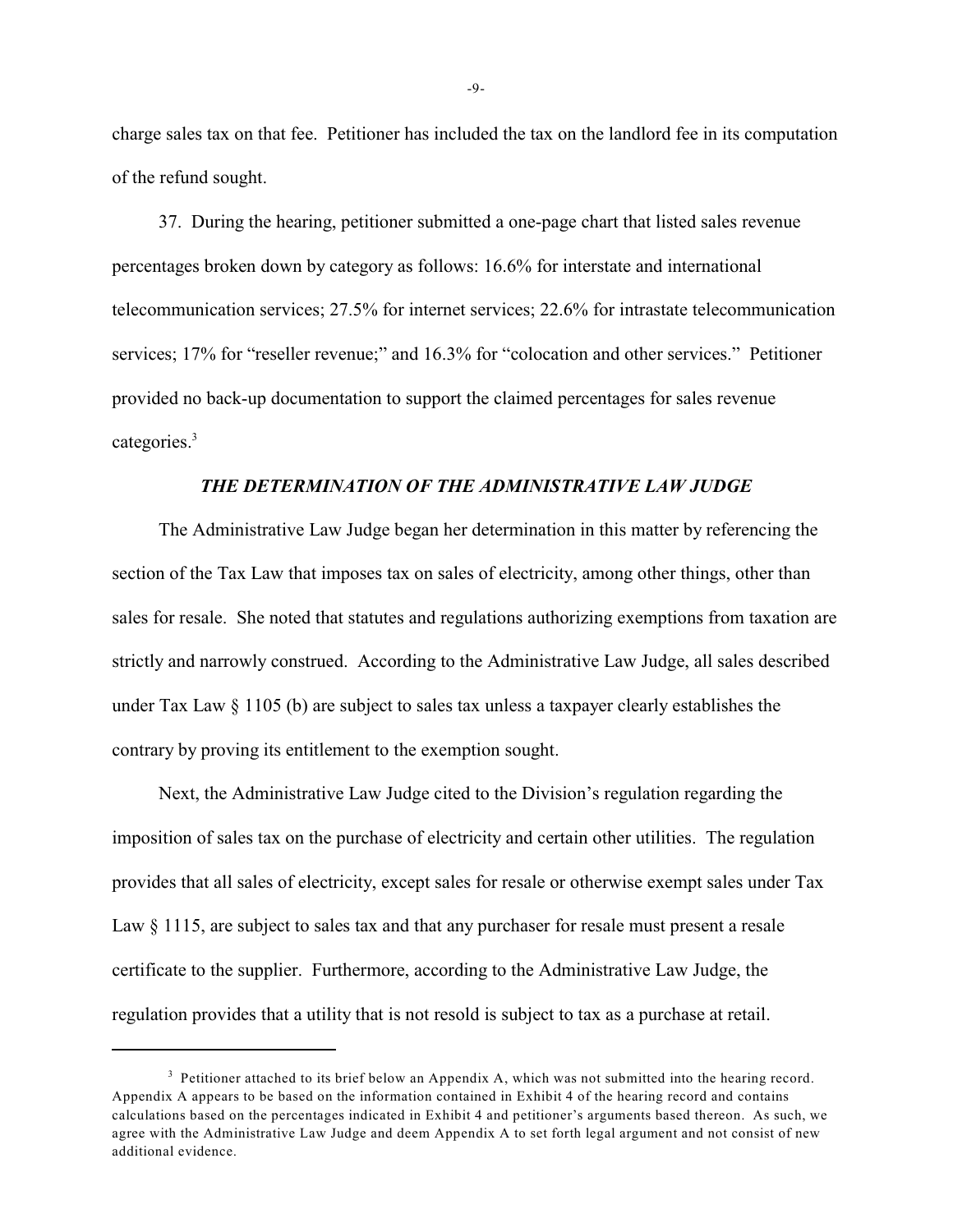The Administrative Law Judge then observed that petitioner's corporate predecessor made the same argument before the Appellate Division on appeal of this Tribunal's decision in a prior case (*see Matter of XO New York, Inc.*, Tax Appeals Tribunal, November 9, 2006, *confirmed Matter of XO N.Y., Inc. v Commissioner of Taxation & Fin.*, 51 AD3d 1154 [3d Dept 2008]).

The Administrative Law Judge noted that one of petitioner's arguments on appeal was that the electricity it purchased should not be subject to sales tax as it was a component part of the telecommunications it sold to its customers, and as such, was a resale of electricity qualifying for the resale exclusion. The Administrative Law Judge found that the Appellate Division held that this argument was not made in the course of the administrative hearings and thus was not preserved for appeal. According to the Administrative Law Judge, the Appellate Division addressed the issue nonetheless, holding that petitioner did not purchase the electricity for resale as such, but rather to provide telecommunications services to its customers. The Administrative Law Judge also found that the Appellate Division rejected petitioner's predecessor's arguments that petitioner asserts in this case: namely, that electricity qualifies as tangible personal property and that failure to provide a resale exclusion would result in multiple taxation.

The Administrative Law Judge addressed the first argument by setting forth the regulation describing the exclusion from sales tax provided for resale of tangible personal property. The Administrative Law Judge rejected petitioner's contention that electricity qualified as tangible personal property and thus was a component part of services petitioner sold, stating that tangible personal property is defined under the Tax Law as "corporeal property of any nature." According to the Administrative Law Judge, in making this argument, petitioner relied on a regulation that did not relate back to the section of the Tax Law governing sales tax exclusions for purchases of electricity, but rather exclusions of sales of tangible personal property. The Administrative Law Judge observed that the Appellate Division had already held that electricity was not tangible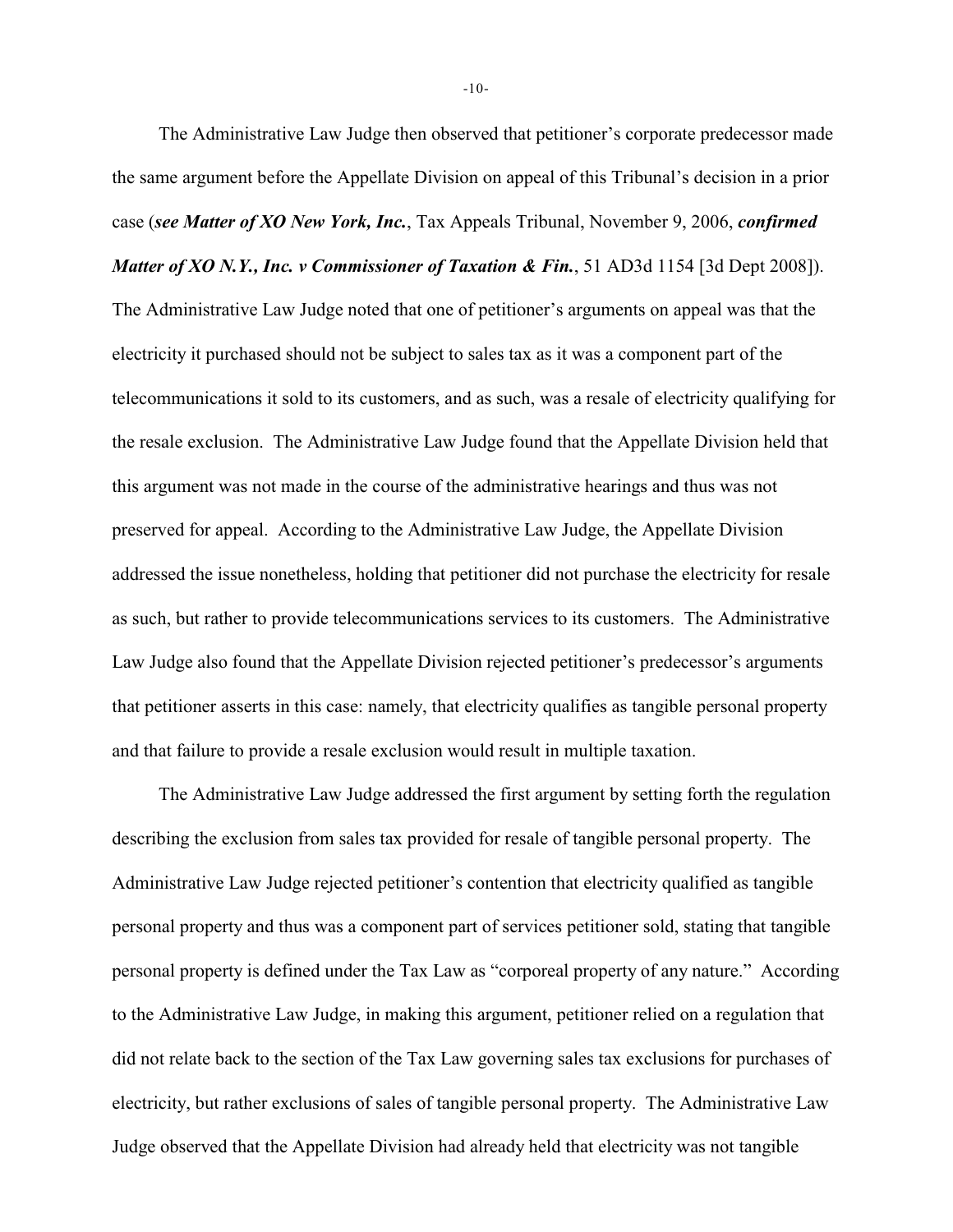personal property in *Matter of XO N.Y., Inc.* and concluded that as a provider of telecommunication services, petitioner was not reselling electricity as such.

The Administrative Law Judge then addressed petitioner's multiple taxation argument. She similarly found that the Appellate Division rejected petitioner's argument in *Matter of XO N.Y., Inc.* The Administrative Law Judge observed that the Appellate Division held that there is nothing improper in multiple taxation per se and merely because a product or service is purchased to produce a product or service for sale, it does not follow that all such purchases are automatically exempt from sales tax. The Administrative Law Judge thus rejected petitioner's multiple taxation argument.

The Administrative Law Judge then considered the Division's argument that petitioner had not provided evidence sufficient to support the amount of its refund claim. Citing case law on the subject, the Administrative Law Judge observed that a taxpayer bears the burden of showing that any purchases purportedly qualifying for the resale exclusion were only made for the purpose of resale. The Administrative Law Judge noted that petitioner conceded that not all of the services it provides are subject to sales tax and stipulated to a lower refund amount based on that concession. Notwithstanding that concession, according to the Administrative Law Judge, petitioner failed to show that its purchases were used solely for purpose of resale and thus it did not sustain its burden of proving its entitlement to the exclusion from sales tax of its purchases of electricity. The Administrative Law Judge consequently concluded that the Division properly denied petitioner's refund claim.

### *SUMMARY OF ARGUMENTS ON EXCEPTION*

Petitioner submitted six exceptions to the Administrative Law Judge's findings of fact. For its legal arguments, petitioner posits that the Administrative Law Judge incorrectly concluded that the Division properly denied its refund claim. In furtherance thereof, it argues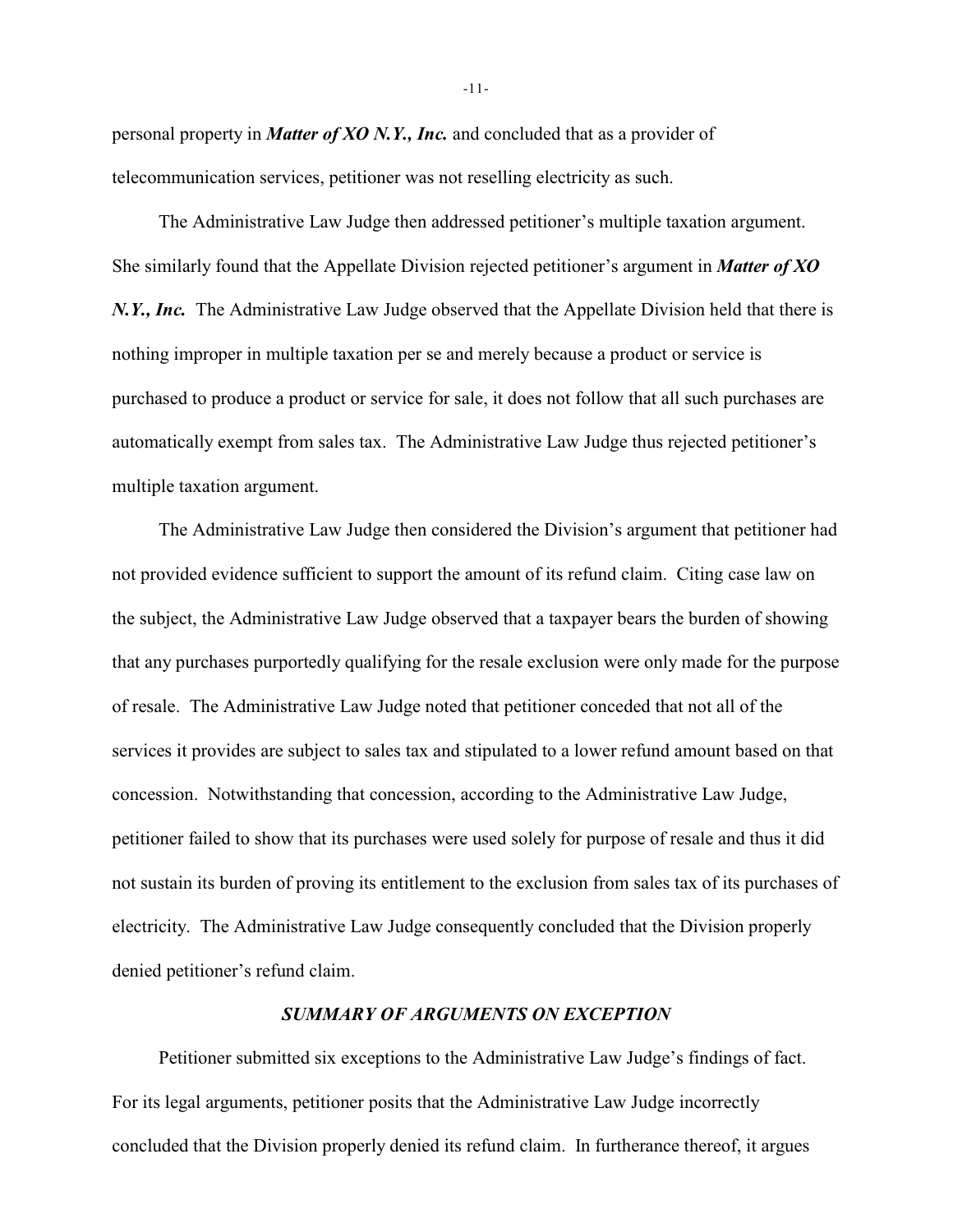that a sale for resale is an exclusion from sales tax rather than an exemption, and as such, any ambiguities in the statute must be construed in favor of the taxpayer. It also argues that the electricity it purchased qualified for the resale exclusion because the electricity it purchased was resold as a component part of the telecommunications services it sold to its customers. It contends that the Appellate Division's dicta should not have been relied on by the Administrative Law Judge in her determination. Towards that end, petitioner argues that the Tax Law defines tangible personal property to include electricity. It argues that a limitation of the exclusion to sales for resale "as such" was not found in the Tax Law and thus the Administrative Law Judge's reliance on that phrase in her determination was misplaced. Petitioner takes exception to the Administrative Law Judge's rejection of its multiple taxation argument, stating that multiple taxation distorts legislative intent. Petitioner disagrees with the Administrative Law Judge's conclusion that petitioner did not provide sufficient evidence to support its refund claim, stating that the Administrative Law Judge erred in concluding that petitioner used direct current in providing telecommunication services to its customers.

The Division asserts that the Administrative Law Judge correctly decided the issues presented in this case. It argues that the findings of fact reveal that petitioner's purchases of electricity were not for the purposes of resale. Similarly, the Division argues that electricity is not defined as tangible personal property except for the purposes of Tax Law  $\S 1105$  (b). Thus, according to the Division, the purchased electricity cannot be a component part of a product or service for purposes of the resale exclusion. The Division argues that its interpretation of the regulation regarding imposition of sales tax on purchases of electricity is entitled to deference. The Division asserts that petitioner has not borne its burden of proof in demonstrating its entitlement to its refund claim. Lastly, the Division contends that there is no impermissible multiple taxation in this instance where the product or services purchased and sold are distinct.

-12-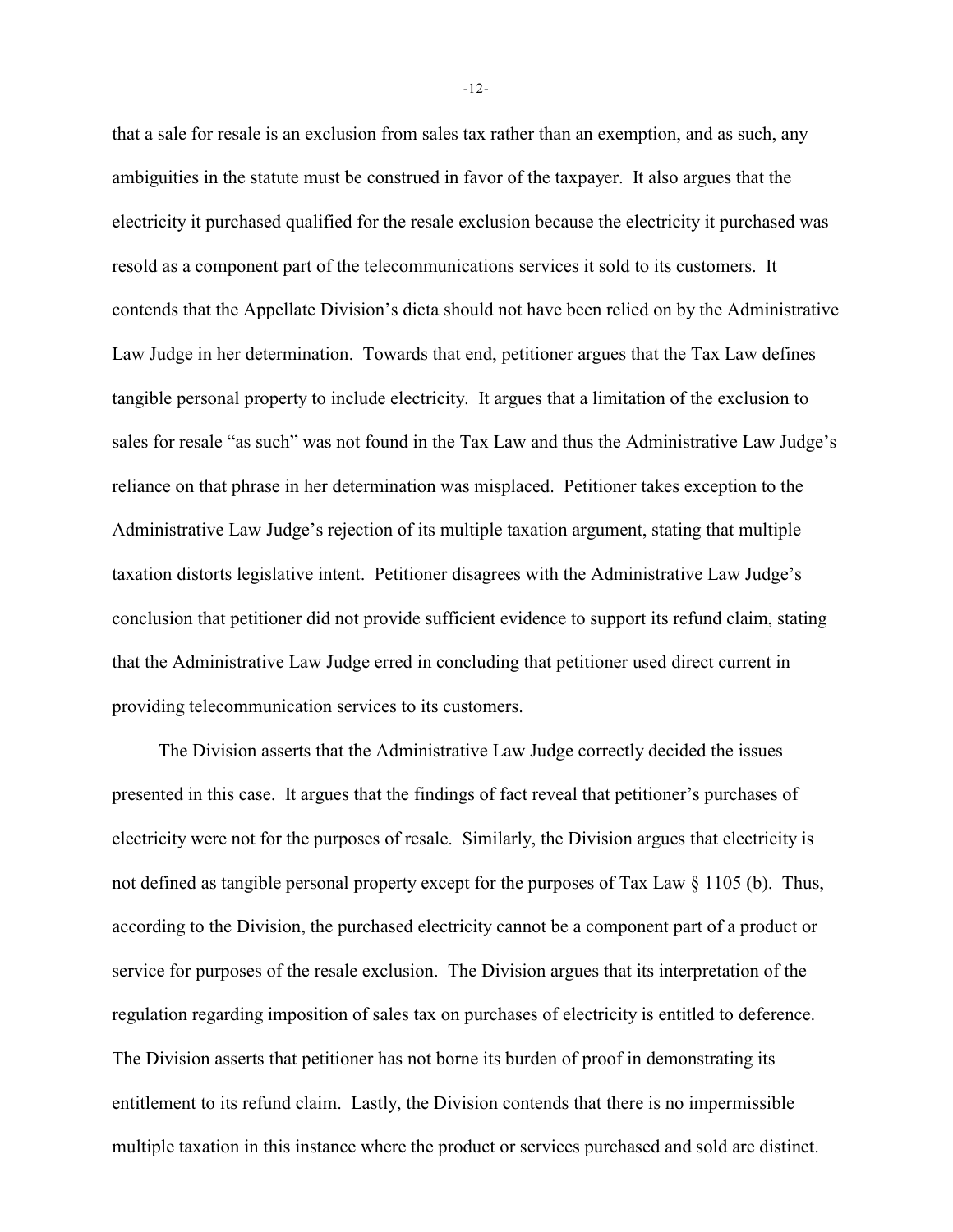#### *OPINION*

We begin with petitioner's exceptions to the Administrative Law Judge's findings of fact. Following our review of the record established at the hearing, we find that petitioner's exceptions numbered 1, 2, 4 and 5 are supported by the record and have been substantially incorporated in the findings of fact as determined by the Administrative Law Judge. We do not include petitioner's proposed factual finding contained in its exception 3 as it does not accurately reflect the record. Petitioner's exception 6 is likewise rejected to the extent that it proposes a legal conclusion, but we find that it has been otherwise accepted and incorporated into these findings of fact.

We now turn to petitioner's legal arguments. We first address petitioner's argument that the resale exclusion pursuant to Tax Law  $\S$  1105 (b) requires that any ambiguities in the statute be construed in its favor and against the Division (*see People ex rel. Mutual Trust Co. of Westchester County v Miller*, 177 NY 51 [1903]; *Matter of Finch, Pruyn & Co. v Tully*, 69 AD2d 192 [3d Dept 1979]).

Tax Law § 1105 provides for the imposition of a tax, including, in relevant part, on:

"(a) The receipts from every retail sale of tangible personal property, except as otherwise provided in this article.

(b) (1) The receipts from every sale, other than sales for resale, of the following: (A) gas, electricity, refrigeration and steam, and gas, electric, refrigeration and steam service of whatever nature . . .

(c) The receipts from every sale, except for resale, of the following services . . . " (Tax Law  $\S 1105$  [a] - [c]).

Tax Law § 1105 (b) imposes sales tax on receipts from sales, other than sales for resale, of specified utility services, including electricity. Sales for resale of utilities are thus excluded from the tax. In determining whether the exclusion applies, we construe the statute most strongly against the government and in favor of the taxpayer (*see Matter of Building Contrs. Assn. v*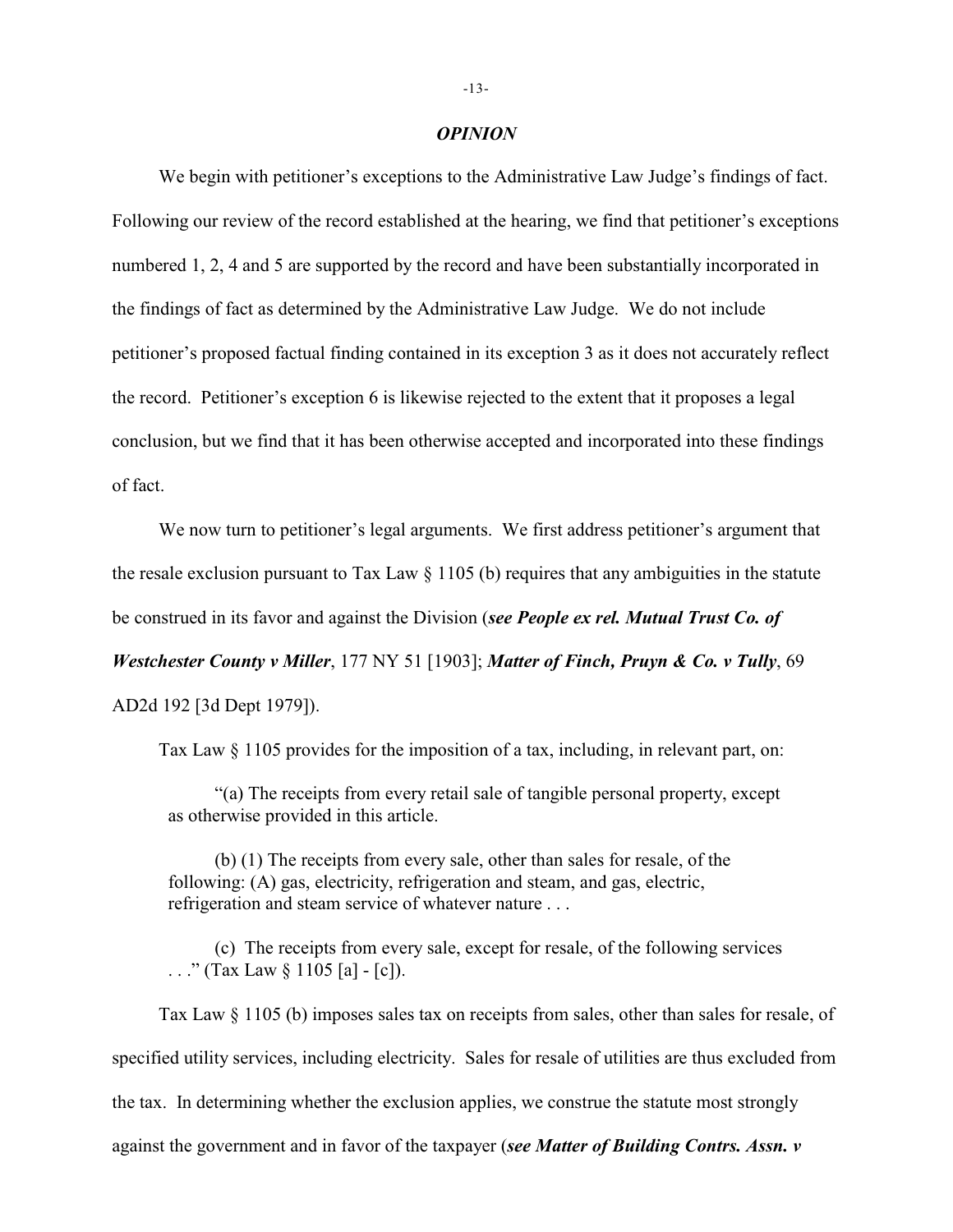*Tully*, 87 AD2d 909 [3d Dept 1982]). We note this rule of construction stands in contrast to the rule applicable with respect to exemptions from tax, which should be constructed strictly and narrowly against the taxpayer (*see Matter of International Bar Assn. v Tax Appeals Trib. of State of N.Y.*, 210 AD2d 819 [3d Dept 1994], *lv denied* 85 NY2d 806 [1995]). However, the burden of proof of entitlement to either an exclusion or an exemption from tax ultimately remains with the taxpayer (*see* Tax Law § 1132 [c] [1]; *Matter of Grace v New York State Tax Commn.*, 37 NY2d 193 [1975], *rearg denied* 37 NY2d 816 [1975], *appeal denied* 338 NE2d 330 [1975]; *Matter of Upstate Farms Coop. v Tax Appeals Trib. of State of N.Y.*, 290 AD2d 896 [3d Dept 2002])

With this principle in mind, we address petitioner's argument that its purchases of electricity qualified for the resale exclusion because the electricity was resold as a component part of the telecommunications services sold to its customers. Petitioner posits that electricity qualifies as tangible personal property under Tax Law  $\S$  1105 (a) for purposes of the resale exclusion, citing to *Matter of Burger King v State Tax Commn.* (51 NY2d 614 [1980]) in support of its argument. It asserts that the regulation describing the resale exclusion at 20 NYCRR 526.6 (c) applies to purchases of electricity where such electricity comprises a component part of services to be sold.

As stated above, Tax Law § 1105 (a) imposes a tax on the receipts from every *retail sale* of tangible personal property, except sales for resale. Tax Law § 1105 (b) imposes sales tax on the receipts of *sales* of certain utilities, including electricity, other than sales for resale. Tax Law § 1101 (b) sets forth definitions of terms used in Tax Law § 1105, including the definitions of "sale" and "retail sale." "Sale" is defined as "any transfer of title or possession or both, exchange or barter, rental, lease or license to use or consume. . ., conditional or otherwise, in any manner or by any means whatsoever for a consideration . . ." (Tax Law § 1101 [b] [5]). A "retail sale," in

-14-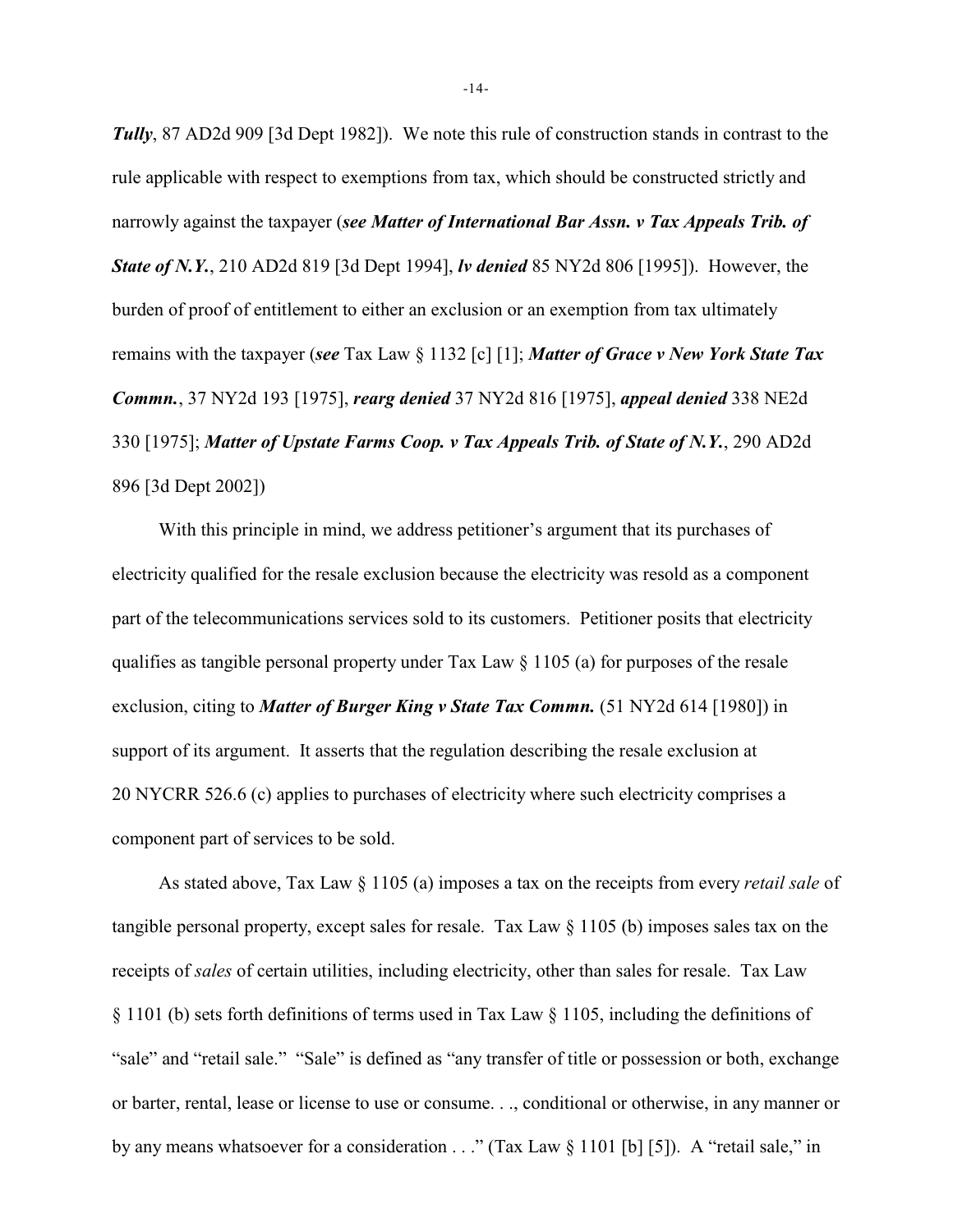contrast, is defined as "a sale of tangible personal property to any person for any purpose, other than . . . for resale as such or as a physical component part of tangible personal property . . ."(Tax Law  $\S$  1101 [b] [4]).

"Tangible personal property" is defined as "corporeal personal property of any nature"

(Tax Law  $\S$  1101 [b] [6]). The same subsection of the Tax Law defines electricity as tangible

personal property but only for purposes of the tax imposed by Tax Law § 1105 (b) (*id.*:

"However, except for purposes of the tax imposed by subdivision (b) of section eleven hundred

five of this article, such term shall not include gas, electricity, refrigeration and steam").

The regulations distinguish between 1) purchases of tangible personal property or services

for resale as such or as a component part of other property and services; and 2) sales of utilities

for resale as such (*compare* 20 NYCRR 526.6 [referencing Tax Law § 1101 (b) (4)] and 20

NYCRR 527.2 [referencing Tax Law § 1105 (b)]).

20 NYCRR 526.6 provides, in relevant part:

"Retail Sale. (a) The term retail sale or sale at retail means the sale of tangible personal property to any person for any purpose, except as specifically excluded.

\* \* \*

(c) Resale exclusion. (1) Where a person, in the course of his business operations, purchases tangible personal property or services which he intends to sell, either in the form in which purchased, or as a component part of other property or services, the property or services which he has purchased will be considered as purchased for resale, and therefore not subject to tax until he has transferred the property to his customer."

Our examination of the law indicates that petitioner's position that the electricity it purchased should be considered a component part of the telecommunication services it sells to its customers is not correct. We first observe that petitioner relies on the regulation dealing with "retail sales" of tangible personal property (20 NYCRR 526.6 [c]) as authority supporting its position, despite the fact that the subsection of the Tax Law imposing sales tax on the sales of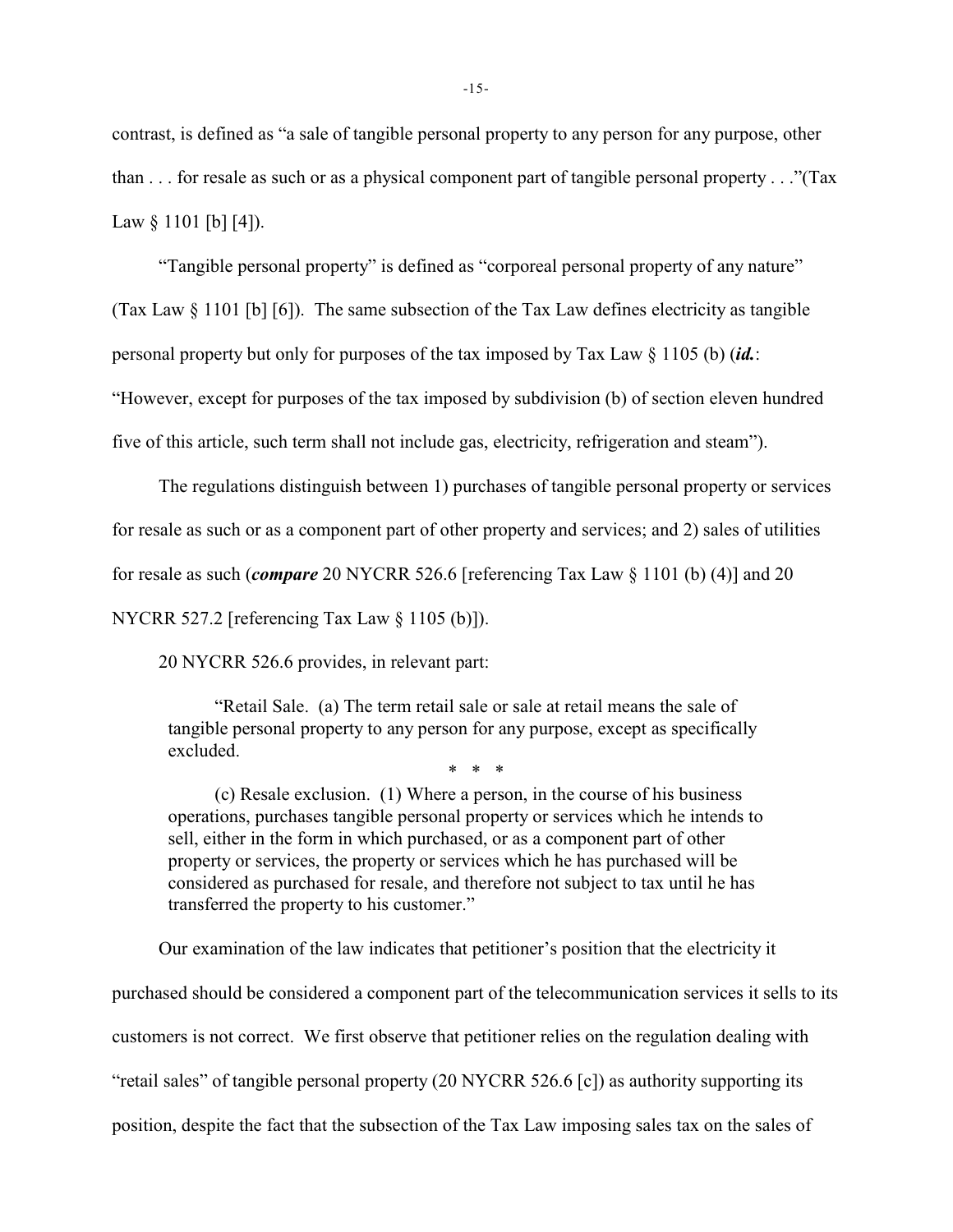utilities only makes mention of "sales," and not "retail sales" (*compare* Tax Law §§ 1105 [a] and [b]; *see also* Tax Law § 1101 [b] [6]). As we described above, the Tax Law defines "tangible personal property" as including electricity and other utilities only for the purposes of the sales tax imposed by Tax Law  $\S$  1105 (b). As these statutory terms are given specific definitions under Tax Law § 1101, we must give these terms the meanings as defined therein. We find that Tax Law  $\S 1105$  (a) imposes sales tax on retail sales, which only concern sales of tangible personal property, while Tax Law § 1105 (b) imposes tax on sales of electricity and other specified utilities. Similarly, we find that the resale exclusion for tangible personal property comprising a physical component part of tangible personal property applies only to retail sales under Tax Law § 1105 (a), and not sales under Tax Law § 1105 (b) (*see* Tax Law § 1101 [b] [4]; *compare* Tax Law  $\S 1101$  [b] [5]). For these reasons, we do not agree with petitioner that electricity should be considered included in the definition of tangible personal property for purposes of Tax Law § 1105 (a).

Petitioner attempts to analogize its position to the prevailing position of the taxpayer in *Matter of Burger King v State Tax Commn.*, where the taxpayer protested the Division's determination that food packaging did not qualify for the tangible personal property resale exclusion. However, **Burger King** does not provide authority supporting petitioner's argument that electricity qualifies as tangible personal property if used to provide services for sale to its customers (*see Burger King* at 622-623). *Burger King* does not impact our interpretation of Tax Law § 1101 limiting the inclusion of electricity within the definition of tangible personal property for purposes of the sales tax imposed by Tax Law § 1105 (b) (*see* Tax Law § 1101 [b] [6]). We agree with the Administrative Law Judge that petitioner's reliance on 20 NYCRR 526.6 (c) and *Burger King* in support of its position is misplaced.

As the Administrative Law Judge noted, the "component part" language found in

-16-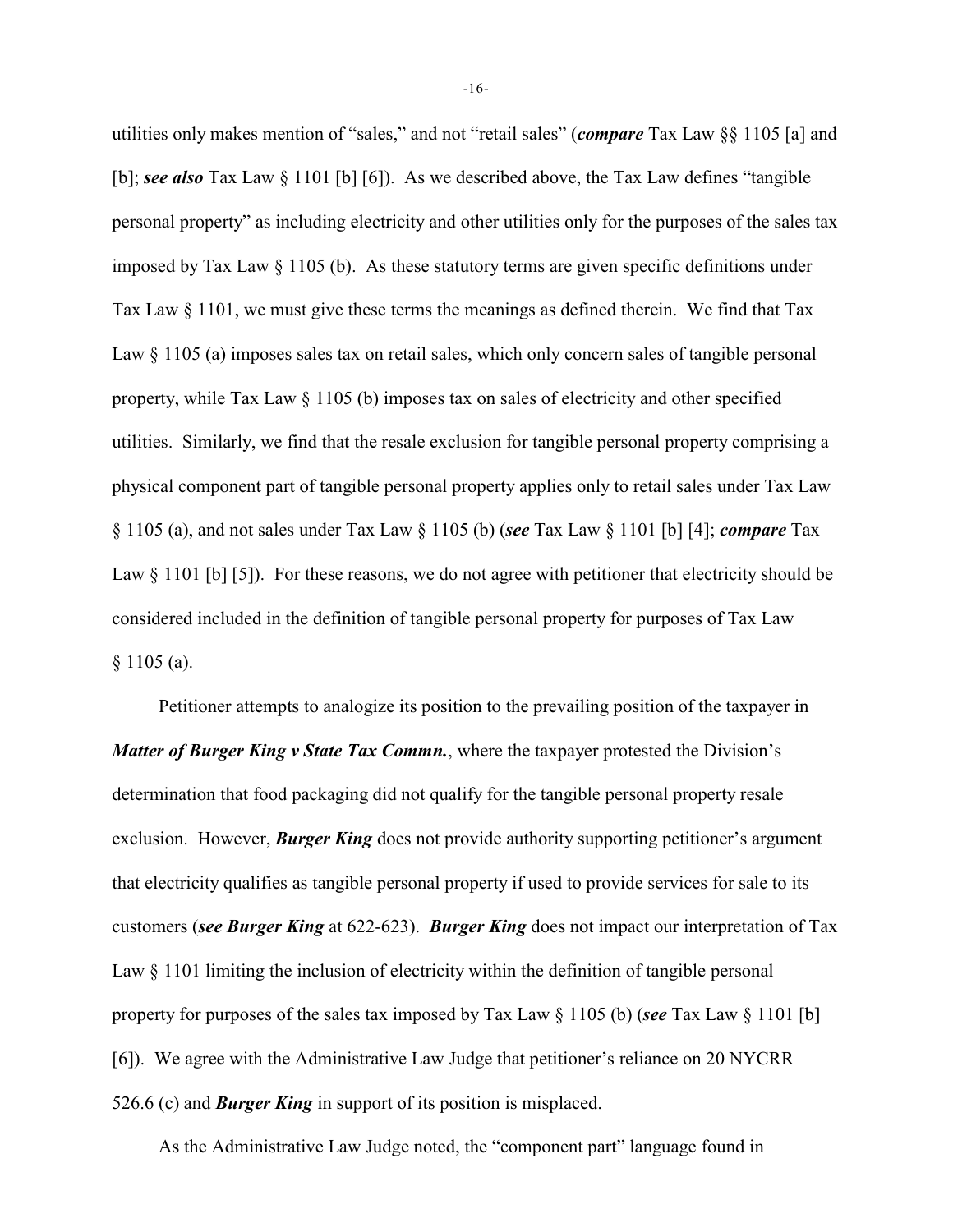20 NYCRR 526.6 (c), which deals with the treatment of retail sales of tangible personal property, is conspicuously absent from 20 NYCRR 527.2 (e), the regulation relating back to the utility service resale exclusion under Tax Law § 1105 (b). Furthermore, Tax Law § 1105 (b) makes no mention of a resale exclusion for utilities comprising a component part of property or services sold to a taxpayer's customers. We agree with the Administrative Law Judge that the sales tax resale exclusion under Tax Law § 1105 (a) and 20 NYCRR 526.6 (c) for the purchase of tangible personal property or services for resale does not apply to the purchase of utilities. We thus reject petitioner's contention that petitioner's purchases of electricity are exempt from sales tax as a component part of the services it offers its customers.

We now turn to petitioner's argument that the Division's rejection of its refund claim resulted in impermissible multiple taxation. Petitioner claims that the Administrative Law Judge erred in relying on dicta in *Matter of XO N.Y., Inc.* that stated that there was nothing inherently improper in multiple taxation. Petitioner relies on *Empire State Bldg. Co. v New York State Dept. of Taxation & Fin.* (185 AD2d 201 [1st Dept. 1992], *affd* 81 NY2d 1002 [1993]) in support of its argument that multiple taxation impermissibly distorts legislative intent.

We disagree with petitioner's characterization of the Appellate Division's holding in *Matter of XO N.Y., Inc.* on this point to be dicta; rather, it was an issue presented for review to the Appellate Division on appeal from our decision in that case (*see Matter of XO New York, Inc.*, Tax Appeals Tribunal, November 9, 2006). The Appellate Division held that purchases made to produce or provide a product do not automatically exempt such purchases from sales tax (*see XO New York, Inc.* at 1158; *citing Celestial Food of Massapequa Corp. v New York State Tax Commn.*, 63 NY2d 1020 [1984], *rearg denied* 64 NY2d 776 [1985]). Even if this were not so, *Empire State Bldg. Co.* is distinguishable on the facts and law; there the taxpayer charged its commercial tenants for electric service, which the court deemed to not represent the sale or resale

-17-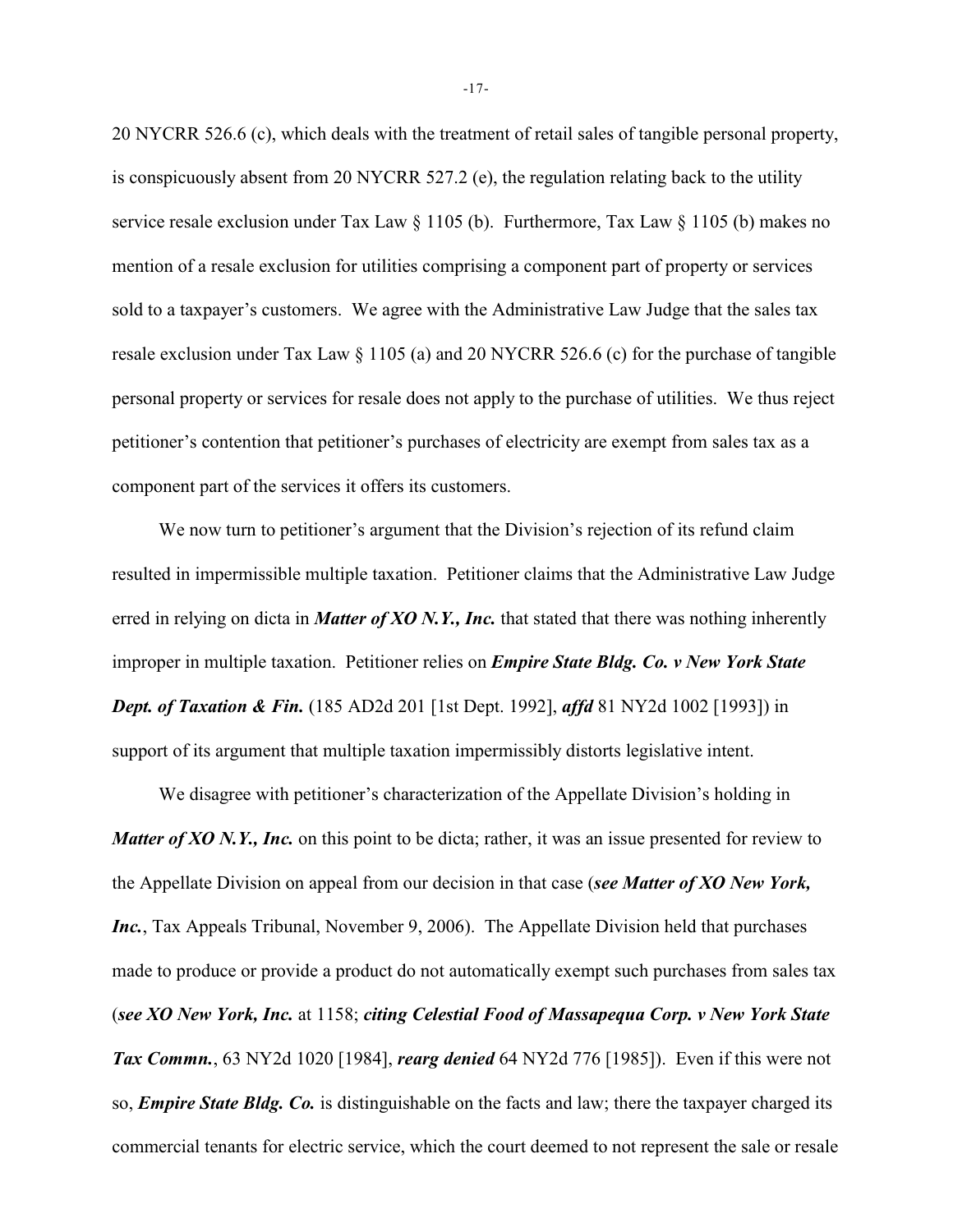of electricity where it was not separately submetered, but was rather a rental charge not subject to sales tax (*see Empire State Bldg. Co.*). We thus reject petitioner's argument that imposition of sales tax on its purchases of electricity represented impermissible multiple taxation.

Finally, we address petitioner's contention that the Administrative Law Judge erred in concluding that it had not provided sufficient evidence in support of the amount of its refund claim. Petitioner claims that the Administrative Law Judge incorrectly found that a fraction of the electricity it claims was used in providing services to its clients was actually used for its own purposes.

Tax Law § 1132 (c) (1) provides, in relevant part:

"For the purpose of the proper administration of this article and to prevent evasion of the tax hereby imposed, it shall be presumed that all receipts for property or services of any type mentioned in subdivisions (a), (b), (c) and (d) of section eleven hundred five . . . are subject to tax until the contrary is established, and the burden of proving that any receipt, amusement charge or rent is not taxable hereunder shall be upon the person required to collect tax or the customer."

Whether certain purchases are entitled to a resale exclusion requires that the taxpayer show, to avoid imposition of sales tax on the entire transaction, that each purchase was made only for the purposes of resale (*Matter of P-H Fine Arts v New York State Tax Appeals Trib.*, 227 AD2d 683 [3d Dept 1996], *lv denied* 89 NY2d 804 [1996]; *see also Matter of Savemart Inc. v State Tax Commn.*, 105 AD2d 1001 [3d Dept 1984], *appeal dismissed* 64 NY2d 1039 [1985]; *Micheli*

*Contr. Corp. v New York State Tax Commn.*, 109 AD2d 957 [3d Dept 1985]).

Petitioner claims to seek a refund only for sales tax paid on purchases of electricity it asserts was resold to customers as part of taxable telecommunication services it sells to its customers. Petitioner based its refund claim on calculations of percentages of total sales revenue, but the record contains no evidence demonstrating that the percentage of sales in each service category correlated to the actual amount of electricity purchased to provide such services to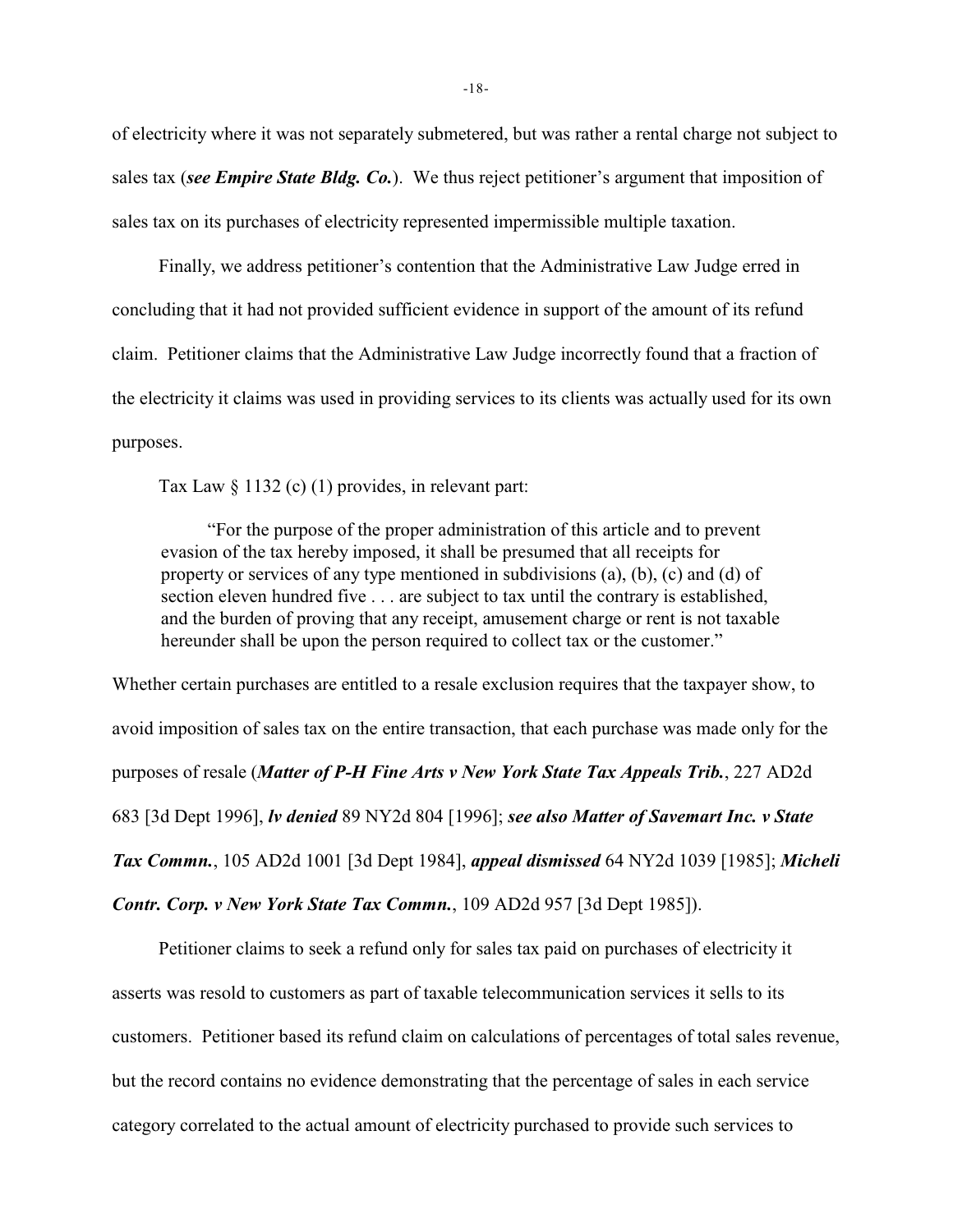petitioner's customers. We agree with the Administrative Law Judge that petitioner's reliance on a summary document without backup documentation supporting the claimed percentages used to calculate its refund claim failed to meet its standard of proof. Accordingly, even assuming that some of the electricity petitioner purchased eventually flowed to its customers, petitioner simply failed to meet its burden of proving how much electricity was purchased solely for resale. Thus, we conclude that petitioner's refund claim was properly denied.

Accordingly, it is ORDERED, ADJUDGED and DECREED that:

1. The exception of XO Communications Services, LLC is denied;

2. The determination of the Administrative Law Judge is affirmed;

3. The petitions of XO Communications Services, LLC are denied; and

4. The Division's refund denials dated November 11, 2013 and August 7, 2014 are sustained.